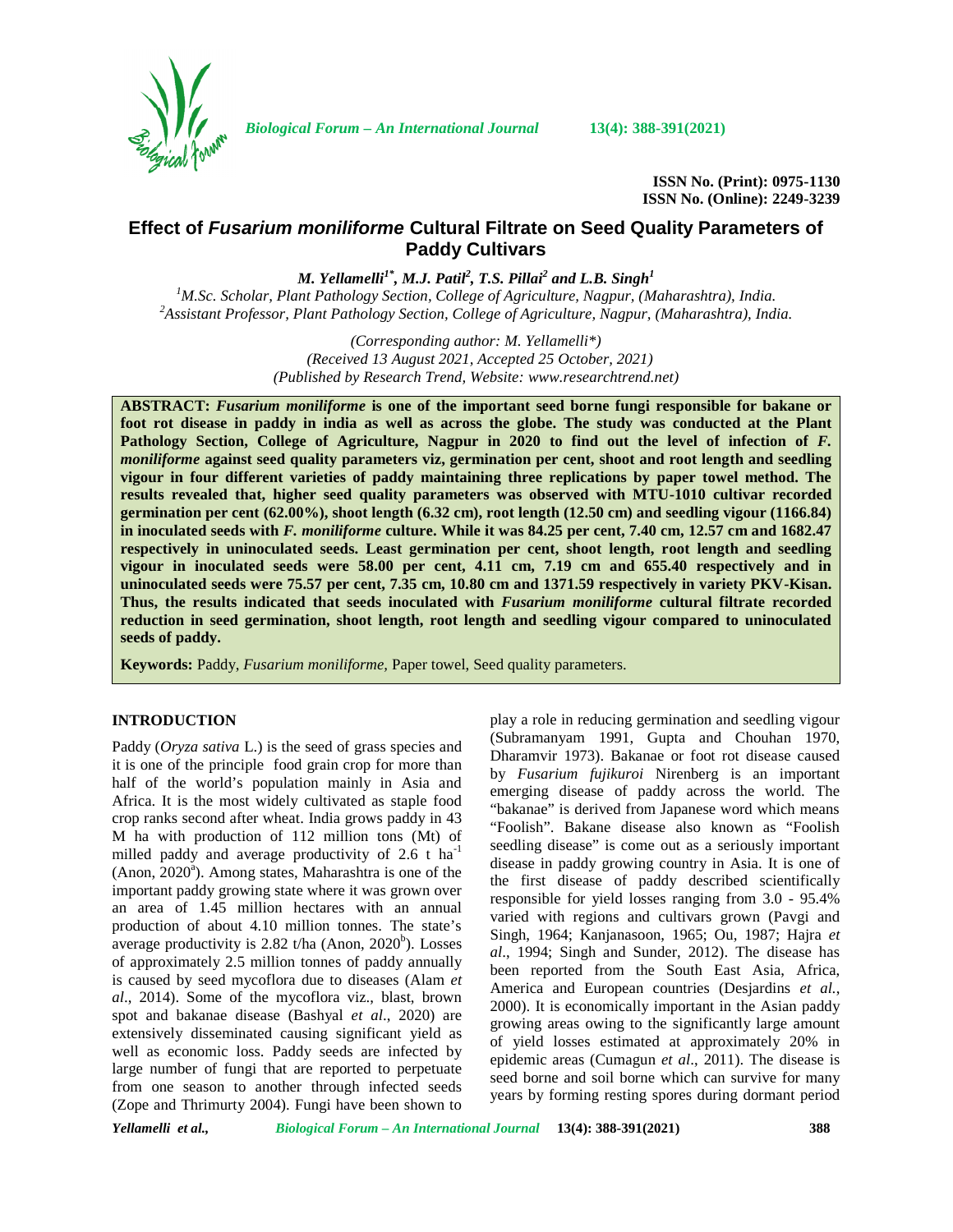and becomes active when conditions are favourable. As regards with the severe losses caused by *F. moniliforme* in paddy, the present study was carried to record the effect of *F. moniliforme* cultural filtrates on seed quality parameters of paddy cultivars to pertain the management strategy as well as relation of infective fungus with seeds of paddy.

## **MATERIAL AND METHODS**

The present study was carried out at the Plant Pathology Section, College of Agriculture, Nagpur (Dr. PDKV), Maharashtra in 2020 to find out the level of infection of *F. moniliforme* against seed quality parameters viz., germination per cent, shoot and root length and seedling vigour in four different varieties of paddy viz., PKV-Kisan, RPM, MTU-1010 and Swarna by Paper Towel method.

**Isolation of Seed borne fungi.** The different structures of seed borne fungi grown over each variety of incubated seeds are isolated by Standard blotter paper method and Agar plate method and were observed under stereoscopic microscope.

**Identification of seed mycoflora.** The identification of isolated fungus on incubated seeds was done based on morphological characters of fungal mycelial growth, colony characters *i.e* their colour, texture, growth habit, size, shape colour, septations etc of the conidia with the help of microscope and by using description book on "Hand book of seedborne fungi" by T.W. Mew and P. Gonzales, 2002. (IRRI Publication).

**Purification and maintenance of fungi.** Seed borne fungi were isolated by lifting the fungal growth with a sterilized needle and were transferred aseptically on PDA media. Each obtained fungal isolates were purified by single spore isolation technique or hyphal tip method and maintained on PDA slants for further studies and preserved in the refrigerator.

**Preparation of** *Fusarium moniliforme* **cultural filtrate.** Ten days old culture of fungal species on the agar plate was scraped, and was added to 1 ml sterile water which was further diluted so as to have spore suspension.

**Seed inoculation.** Apparently healthy seeds of paddy were surface sterilized soaked in conidial suspension of *F. moniliforme* for 30 min and dried at room temperature overnight. The seeds of control were also surface sterilized and soaked in sterile distilled water.

**Rolled paper towel method.** This method was used to determine the effect of seed borne inoculum on paddy seed quality parameters, *i.e*., germination and vigour tests of apparently safe and infected paddy seed lots. Two towel papers of equal size jointly soaked in water. 100 seeds were placed between a pair of moist paper towels which were then stacked 10 seeds per row at an equidistance and were placed over a butter paper to avoid water loss. The towel papers along with butter paper were rolled up and ends were closed by rubber bands. The roll was kept slanted inside a medium sized plastic container containing 2-3 cm deep water and were incubated in dark at 25°C for 7 days. On the seventh day the first count of germination was recorded. All the morphologically normal seedlings were counted and germination was expressed in per cent.

### **Germination (%)**

Based on the number of normal seedlings, the germination percentage from each sample in each replication were computed as per the formula. Germination (%)

No. of normal seedling germinated  $\times 100$ Total no. of seeds sown  $\times100$ 

**Shoot length (cm).** Ten normal seedlings were taken from each sample in each replication at random on the  $7<sup>th</sup>$  day and the root and shoot length were measured from the tip of the primary leaf to the tip of primary root with the help of scale and mean seedling length was expressed in centimetres.

Seedling vigour was calculated by the following formula given by Abdul Baki and Anderson (1973).

Seedling vigour index = (Mean root length+ Mean shoot length)  $\times$  Per cent seed germination.

## **RESULTS AND DISCUSSION**

Effect of *F. moniliforme* cultural filtrate on seed quality parameters of paddy cultivars. (Table 1, Plate 1.) To record the effect of test fungus the observations were recorded on  $7<sup>th</sup>$  day of inoculation for germination per cent, shoot and root length and seedling vigour.

**Identification of test fungus.** On the seventh day of inoculation, inoculated plates were observed for growth and morphological characters of *F. moniliforme* by microscopic examination. Colonies on PDA grow moderately fast, slightly zonate, floccose to slightly felted with pink at the centre. The colony appearance on the reverse side of the agar plate is slightly zonated and white with a purplish centre. Mycelia were hyaline septate. Single micro conidiophore, lateral and subulate phialides. Macroconidiophore consist of basal cell bearing 2-3 phialides that produce macroconidia, hyaline fusiform, ovate and clavate, slightly flattened at both ends, one or two celled and more or less agglutinated in chains. Macroconidia were hyaline, inequilaterally fusoid, slightly sickle shaped or almost straight, occasionally bent into a hook at the apex with 3-5 septate.

**Effect of** *F. moniliforme* **cultural filtrate on seed germination percent of paddy cultivars.** Difference was observed in inoculated and uninoculated seeds of four paddy cultivars in germination per cent. Highest per cent seed germination of 84.25 per cent was recorded with variety MTU-1010 followed by variety RPM (82.50%), Swarna (79.50%) and PKV-Kisan (75.57%) in uninoculated seeds. Whereas, when the seeds were inoculated with *F. moniliforme* the per cent germination was decreased.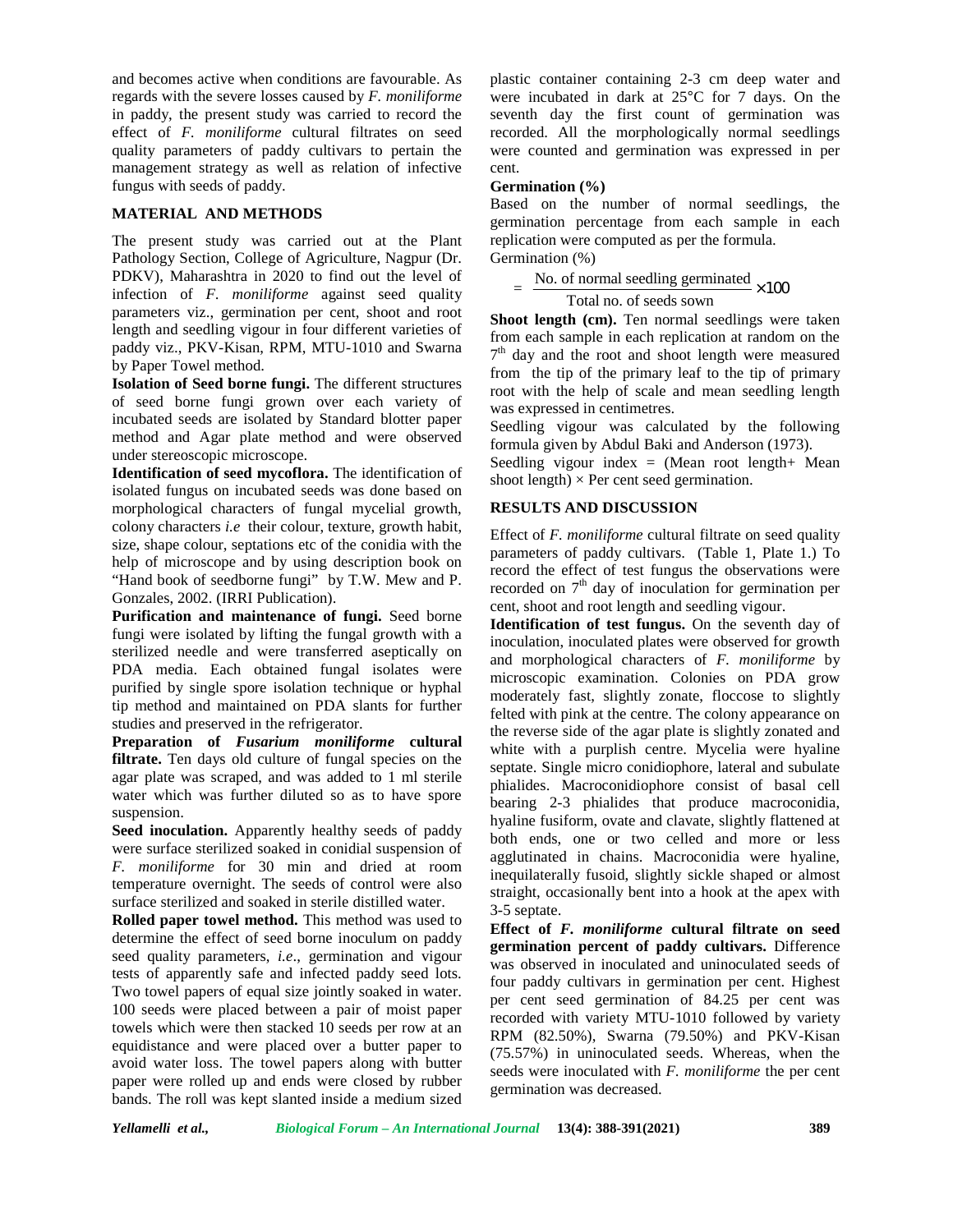| Sr.No.         | Varietv          | <b>Germination %</b> |       | Shoot length (cm) |      | Root length (cm) |       | <b>Seedling vigour</b> |         |
|----------------|------------------|----------------------|-------|-------------------|------|------------------|-------|------------------------|---------|
|                |                  | In                   | Un    | In                | Un   | In               | Un    | In                     | Un      |
| 1.             | <b>PKV Kisan</b> | 58.00                | 75.57 | 4.11              | 7.35 | 7.19             | 10.80 | 655.40                 | 1371.59 |
| ◠<br><b>L.</b> | <b>RPM</b>       | 60.00                | 82.50 | 4.17              | 7.58 | 9.10             | 11.18 | 976.20                 | 1541.10 |
| 3.             | <b>MTU-1010</b>  | 62.00                | 84.25 | 6.32              | 7.40 | 12.50            | 12.57 | 1166.84                | 1682.47 |
| -4.            | Swarna           | 60.50                | 79.50 | 3.27              | 7.22 | 7.37             | 12.13 | 643.72                 | 1538.32 |

**Table 1: Effect of** *Fusarium moniliforme* **cultural filtrate on seed germination, shoot length, root length and shoot seedling vigour in four paddy varieties by Paper Towel method.**

 $In=$  inoculated seeds  $Un=$  uninoculated seeds





Seeds Inoculated with *Fusarium moniliforme* cultural filtrate Uninoculated seeds

**Plate 1:** Seed germination, shoot length, root length and seedling vigour of inoculated and uninoculated seeds **1:**shoot root length with by Paper Highest and with four paddy varieties by Paper Towel method.

Highest per cent germination was also reported by variety MTU-1010 of 62.00 per cent germination followed by Swarna (60.50%), RPM (60.00%) and PKV-Kisan (58.00%) in inoculated seeds. Per cent<br>germination was declined in inoculated seeds due to the<br>growth of fungus and its competition for nutrition. germination was declined in inoculated seeds due to the growth of fungus and its competition for nutrition. Mathur *et al.*, (2004) collected twenty seed samples of *m* rice from Tangali district of Bangladesh, in two were different growing seasons which were extremely poor quality showing germination ranging between 60-77% (Average 66%). All samples contained many quality showing germination ranging between 60-77% unin<br>(Average 66%). All samples contained many 1010<br>discoloured and spotted seeds, their frequency ranged PKV from 7-15 per cent. When such seeds were removed manually, the clean seeds showed a remarkable increase in germination to 82-93%. Hoang (2014) reported that, culture filtrate of *Fusarium moniliforme* reduced the seed germination upto 54 per cent. Whereas Pandey *et al.,* (2015) reported seed germination of local and hybrid varieties of rice were ranged from 60.60 to 92.30 per cent. Seed infestation by the fungus had a strong negative correlation with seed germination. Healthy seeds not only gave the maximum germination but also exhibited high seedling vigour when compared to infected seeds (Priyantha *et al.*, 2016; Deb and Abdul Khair, 2018). 2018).Fo per cent. When such seeds were removed in ithe clean seeds showed a remarkable increase filtration to 82-93%. Hoang (2014) reported that, seed litrate of *Fusarium moniliforme* reduced the shootination upto 54 per cent

**Effect of** *F. moniliforme* **cultural filtrate on shoot ofand root length of paddy cultivars.** The vigorous shoots and roots helps to improve drought resistance and post transplanting recovery in rice seedlings. The internal balance between labile nitrogen and carbon in the root and shoot system determines how dry matter is being partitioned in the plant. Healthy growth of plant occurs when the shoot and root length has its

approximate. In uninoculated seeds highest shoot length was observed with variety RPM of 7.58 cm but when the variety inoculated with *F. moniliforme* cultural filtrate its shoot length was decreased and recorded 4.17 cm. In other three varieties, the same trend was noticed and shoot length was decreased due to inoculation of *F*. *moniliforme* cultural filtrates. The same observations were noticed regarding root length also. Highest root length of 12.57 cm and 12.50 cm was reported in uninoculated and inoculated seeds of variety MTU- 1010. The least root length was noticed with variety PKV-Kisan of 10.80 cm in uninoculated seeds and 7.19 in inoculated seeds with *F. moniliforme* cultural filtrates. These results clearly indicated that, when the seeds are inoculated or infected with *F. moniliforme* the shoot and root length were decreased and adversely effects growth and ultimately the yield of paddy. Hoang (2014) reported that, cultural filtrates of *F. moniliforme* reduced the shoot and root length upto 7.46 cm and 14.50 cm, respectively. Results of Pandey *et al.*, (2015) are also in line with the present findings. Priyantha *et al.,* (2016) noticed shoot length ranging 4.02-7.48 cm and root length 10.50-15.11 cm of paddy seedlings when the seeds were inoculated with *F. moniliforme* culture. HYU-1010 of 62.00 per cent germination was observed with variety RM of 7.58 cm but when  $\sim$  NS and the variety incoculated with K-moniliform cultural information was declined in incoculated see, Per cent Filmite is shown also in line with the present findings. Priya (2016) noticed shoot length ranging 4.02-7 root length 10.50-15.11 cm of paddy sen the seeds were inoculated with  $F$ . monume. fungi the seedling **Shoot** 

*Yellamelli et al., Biological Forum – An International Journal* **13(4): 388-391(2021) 390 Effect of** *F. moniliforme* **cultural filtrates on seedling ofseedling vigour of paddy cultivars.** Seed vigour is an important **of** character of seed quality that promotes paddy to germinate rapidly from soil and develop strong seedlings. Higher seedling vigour gave the higher seed quality germination and growth. Several seed-borne fungi deteriorates the seedling vigour of rice and *F. moniliforme* is one of them. In uninoculated seeds of